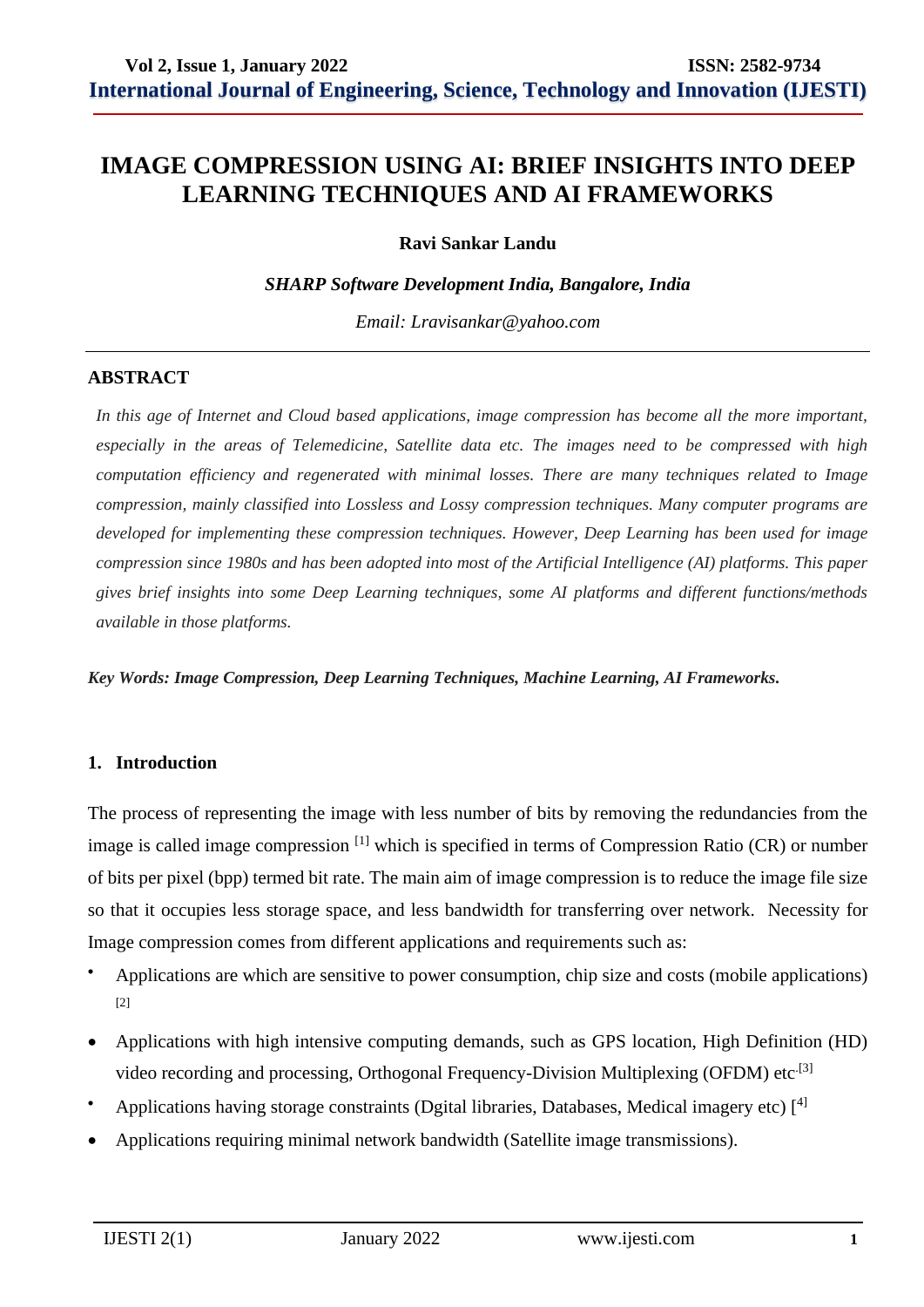### **2. Image Compression with Deep Learning**

Deep Learning (DL) has been used for image compression since three decades and has led to development of different techniques

- Multi-layer Perceptrons
- Convolutional Neural Networks
- Generative Adversarial Networks

### **2.1 Multi-Layer Perceptrons**

Multi-layer perceptrons (MLPs) include a hidden layer of neurons embedded between a layer of input neurons and a layer of output neurons. Multi-layer perceptrons with multiple hidden layers are useful for dimension reduction and data compression. Image compression with MLPs involves a unitary transformation of the entire spatial data.

The multilayer perceptron is used for transform coding of the image, in neural network applications. The network is trained for different number of hidden neurons with direct impact to compress ratio is experimented with different images that have been segmented in the blocks of various sizes for compression process [5]. The MLP algorithm for image compression incorporated conventional image compression mechanisms such as spatial domain transformation, binary coding and quantization into an integrated optimization task. In this algorithm, decomposition neural network is used to identify the optimal binary code combination for a given bit-stream output, but variable compression ratio is not achieved. The algorithm has been further developed with predictive techniques to estimate the value of each pixel based on the surrounding pixels. The MLP algorithm then uses backpropagation to minimize the mean square error between predicted and original pixels [6].

### **2.2 Convolutional Neural Networks**

A convolutional neural network, also known as CNN or ConvNet, is a class of deep neural network that has been successfully applied to various computer vision applications, especially for analyzing visual images. CNN always contains two basic operations, namely convolution and pooling. The convolution operation using multiple filters is able to extract features (feature map) from the data set, through which their corresponding spatial information can be preserved. The pooling operation, also called subsampling, is used to reduce the dimensionality of feature maps from the convolution operation. Max pooling and average pooling are the most common pooling operations used in CNN [7].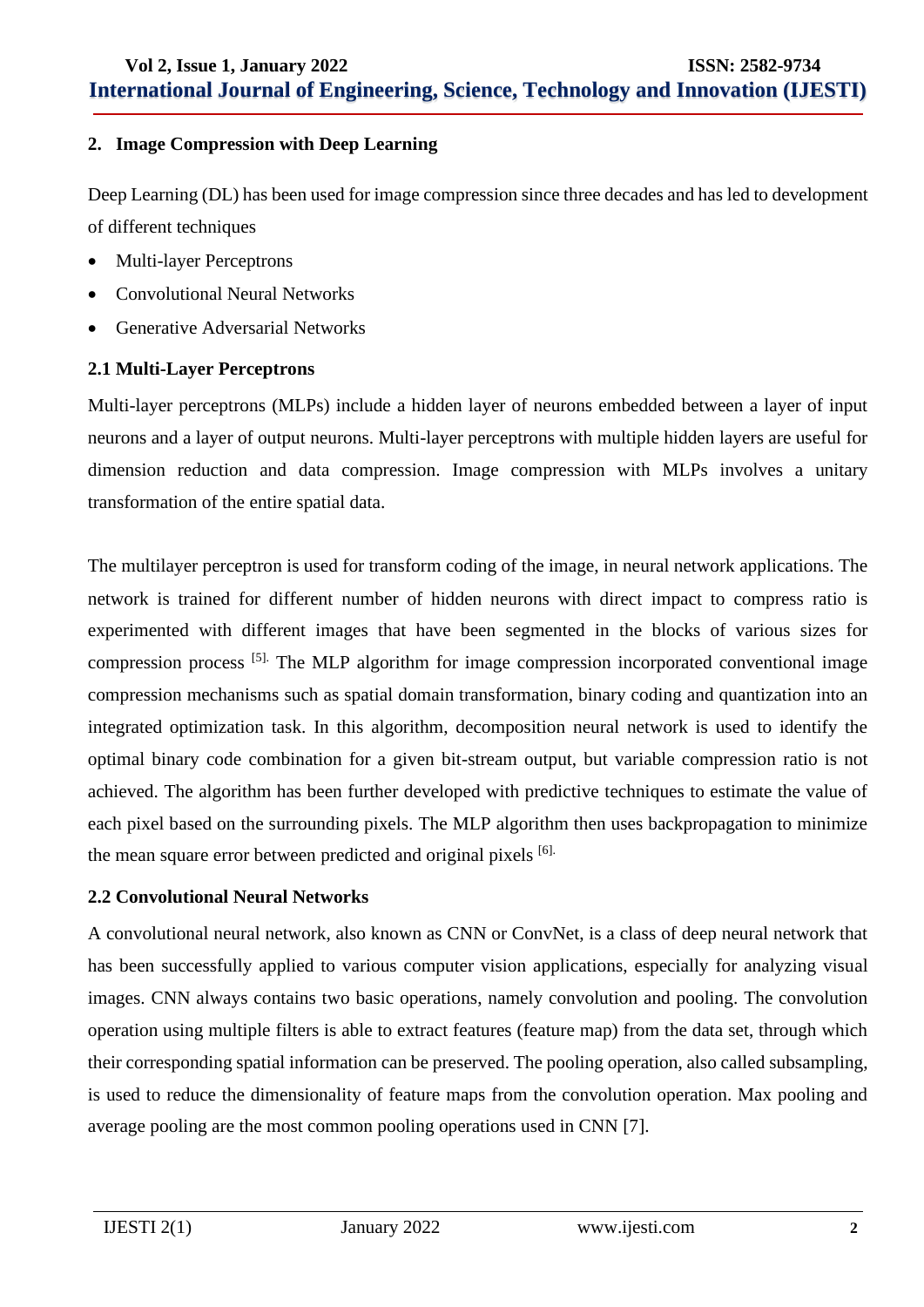Convolutional neural networks (CNNs) offer enhanced compression artifact reduction and superresolution performance compared with traditional computer vision models. The convolution operations of CNNs allow them to determine how neighboring pixels correlate. Cascaded convolution operations mirror the properties of complex images. However, it is challenging to incorporate a CNN model throughout the image compression process, as it requires gradient descent algorithms and backpropagation, which are challenging to incorporate in end-to-end image compression.

### **2.3 Generative Adversarial Networks**

Generative adversarial networks (GANs) provide a way to learn deep representations without extensively annotated training data. They achieve this by deriving backpropagation signals through a competitive process involving a pair of networks. The representations that can be learned by GANs may be used in a variety of applications, including image synthesis, semantic image editing, style transfer, image superresolution, and classification [8].

A generative adversarial network (GAN) is a deep neural network consisting of two opposing generative network models. GAN image compression involves reconstructing a compressed image in a tiny feature space, based on the features from the input image. The main advantage of GANs over CNNs in terms of image compression is adversarial loss, which improves the quality of the output image. The opposing networks are trained together, against each other, enhancing the performance of the image generation model.

GAN is a new framework for estimating generative models prposed via an adversarial process, in which two models are trained simultaneously: a generative model G that captures the data distribution, and a discriminative model D that estimates the probability that a sample came from the training data rather than G. The training procedure for G is to maximize the probability of D making a mistake  $[9]$ .

### **3. Frameworks for AI-Based Image Compression**

It is theoretically possible to code an entire image processing application yourself, but it is more realistic to leverage what others have developed, and simply adjust or extend existing software according to your own needs. Many existing frameworks and libraries provide models for image processing, many of them pre-trained on large data sets.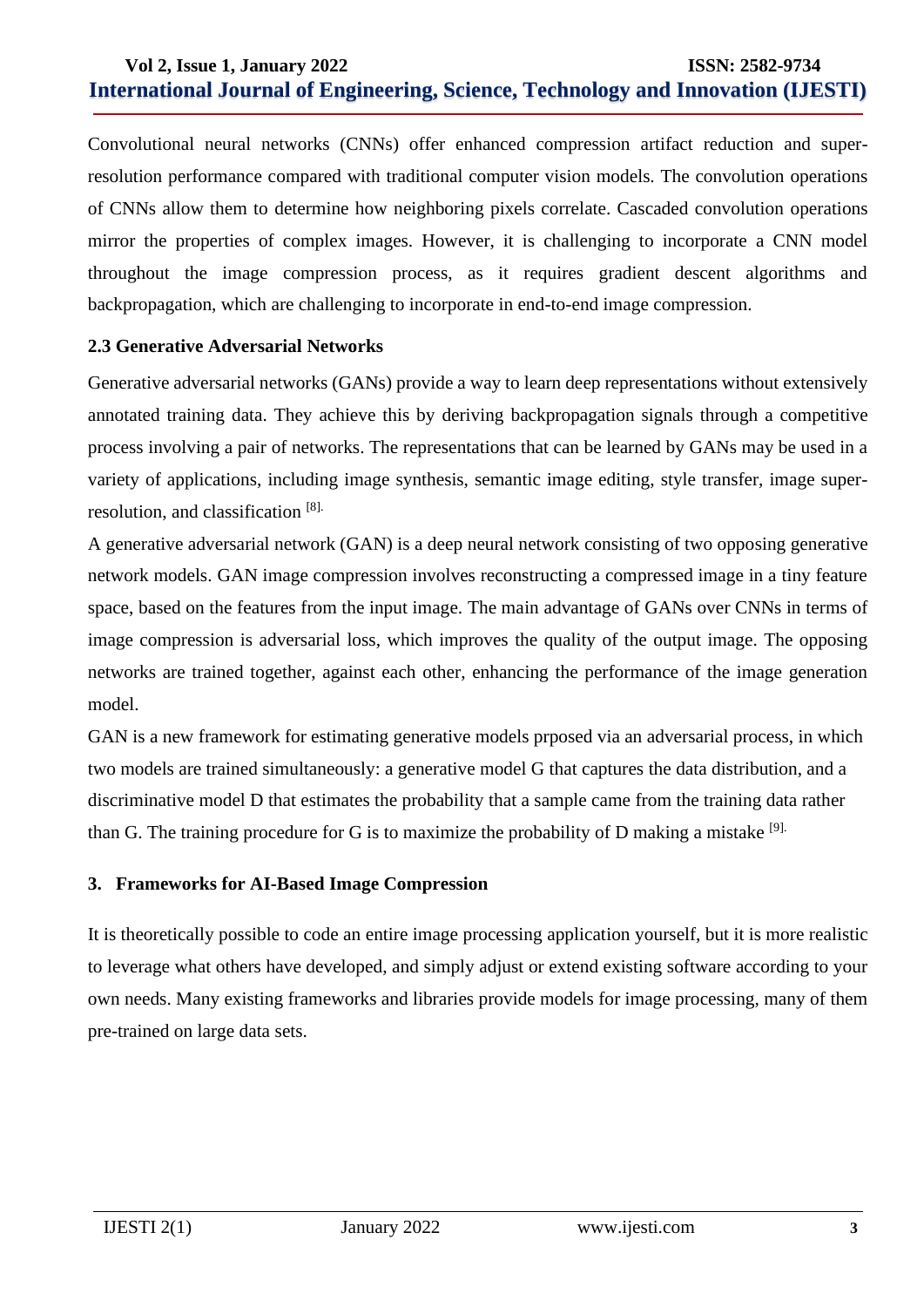## **3.1 OpenCV**

The Open Source Computer Vision (OpenCV) Library offers hundreds of machine learning and computer vision algorithms, with thousands of functions to support these algorithms. It is a popular choice, given its support for all the leading mobile and desktop operating systems, with Java, Python and C++ interfaces [10].

OpenCV contains numerous modules for image compression functions, including image processing, object detection and machine learning modules. You can use this library to obtain image data and extract, enhance and compress it [11].

### **3.2 TensorFlow**

TensorFlow is Google's open-source framework that supports machine learning and deep learning. TensorFlow allows you to custom-build and train deep learning models. It offers several libraries, some of which are useful for computer vision applications and image processing projects. The TensorFlow Compression (TFC) library offers data compression tools [12].

You can use the TFC library to create machine learning models with built-in optimized data compression. You can also use it to identify storage-efficient data representations, for example of your images and features, which only minimally affect model performance. You can compress floating point tensors into much smaller sequences of bits.

# **3.3 MATLAB Image Processing Toolbox**

Matrix Laboratory, or MATLAB, refers to both a programming language and a popular mathematical and scientific problem-solving platform. The platform offers an Image Processing Toolbox (IPT) containing various workflow applications and algorithms for processing, analyzing and visualizing images, and can be used to develop algorithms. MATLAB IPT enables the automation of image processing workflows, with applications ranging from noise reduction and image enhancement to image segmentation and 3D image processing. IPT functions often support generating C/C++ code and are useful for deploying an embedded vision system or for desktop prototyping [13].

Although MATLAB IPT is not open source, it does offer a free trial  $[14]$ .

# **3.4 High-Fidelity Generative Image Compression**

This high-fidelity generative image compression is a Github project, which leverages learned compression and GAN models to create a lossy compression system. This helps developers to experiment with the HiFiC code on Github<sup>[15</sup>]. This model is highly effective in reconstructing detailed textures in compressed images [16].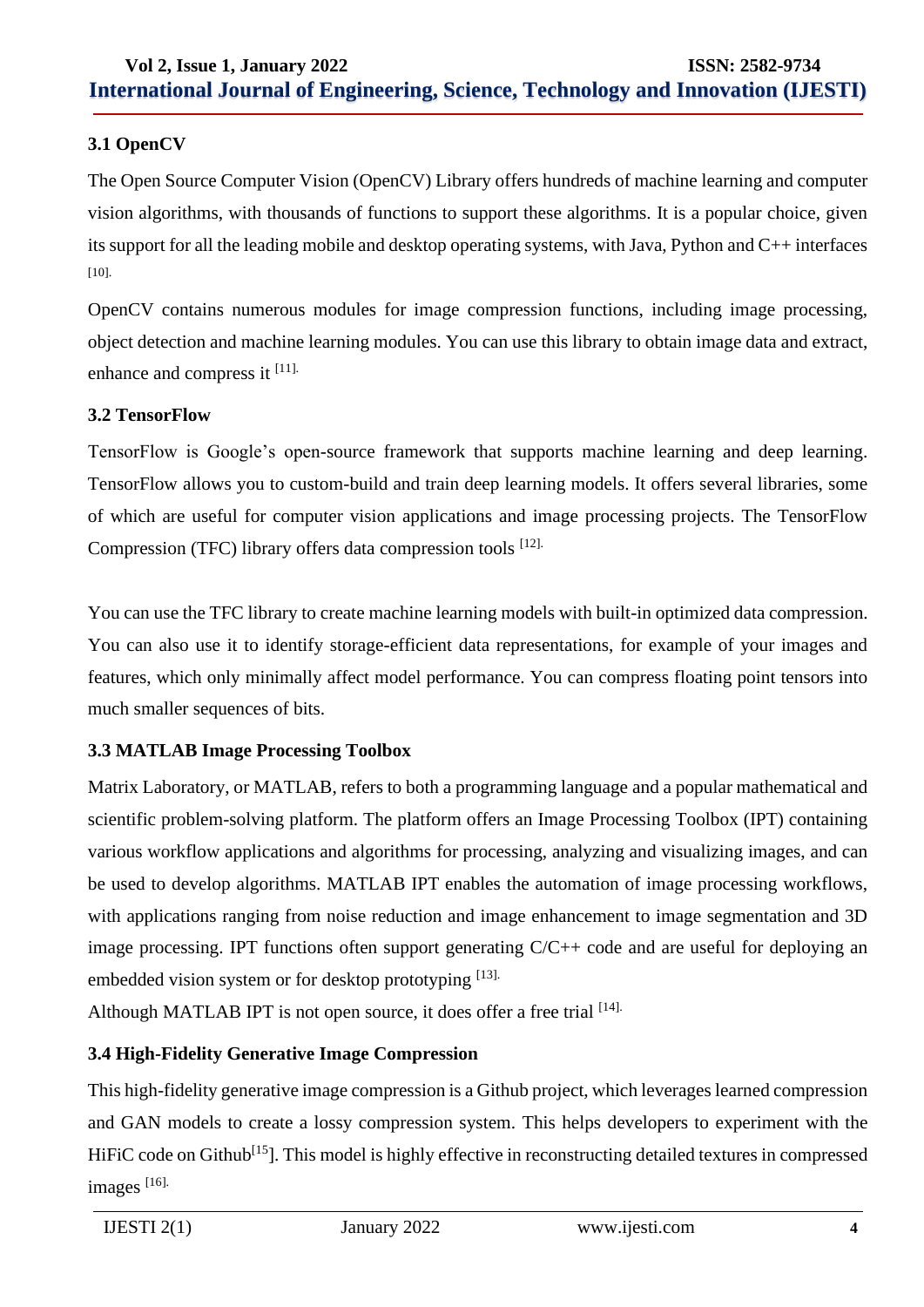### **3.5 CompressAI**

CompressAI is a platform that provides custom operations, layers, models, and tools to research, develop, and evaluate end-to-end image and video compression codecs. It uses pre-trained models and evaluation tools to compare learned methods with traditional codecs. Various models have been trained on learned end-to-end compression from scratch and re-implemented in PyTorch. Artificial Neural Network (ANN) based codecs have shown remarkable outcomes for compressing images. This framework currently implements models only for still-picture compression; however, it is believed to soon extend over to the video compression domain. CompressAI implements networks for still picture coding. It provides pretrained weights and instruments to compare SOTA models with traditional image codecs [17].

#### **4. Conclusion**

This paper briefly discussed different techniques in image compression algorithms based on deep learning, including Multi-Layer Perceptrons, Convolutional Neural Networks, and Generative Adversarial Networks. Also, this paper provided a list of Artificial Intelligence based tools used to build image compression applications.

### **5. Future Scope**

In depth information on the Image Processing libraries in each of the tools, OpenCV, TensorFlow, MATLAB, High-Fidelity Generative Image Compression and CompressAI, can be analysed. Also, different transformation methods, quantization techniques, Image evaluation (comparison of the output image with input image) models can be covered in the future papers.

#### **References**

- *1) Gonzalez, R.C. and Woods, R.E., "Digital Image Processing". Pearson Education Asia, Second Edition, 2002.*
- *2) H.Keding,M.Willems,M.Coors And H.Meyr, "FR1DGE:A Fixed-Point Design And Simulation Environment". Design Automation And In Test In Europe Proceedings Page:429-43 5,1998.*
- *3) Chen Yang,Yizhuang Xie, He Chen And Yi Deng, "New Quantization Error Assessment Methodology For Fixed-Point Pipeline FFT Processor Design". IEEE International System-On-Chip Conference (SOCC), Pages: 299-305, 2014.*
- *4) N. R. Wanigasekara; Shenghao Ding; Zhuangzhi Yan; Yongqin Zeng, "Quality Evaluation For PEG- 2000 Based Medical Image Compression". Engineering In Medicine And Biology,Annual Conference And The Annual Fall Meeting Of The Biomedical Engineering Society Embs/Bmes, Volume: 2,Pagcs: 101 9 - 1020, 2002.*
- *5) Ivan Vilovic, "An Experience in Image Compression using Neural Network", University of Dubrovnik, 48th International symposium ELMAR, Multimedia Signal Processing and Communication, Pp. 95-98, 2006.*